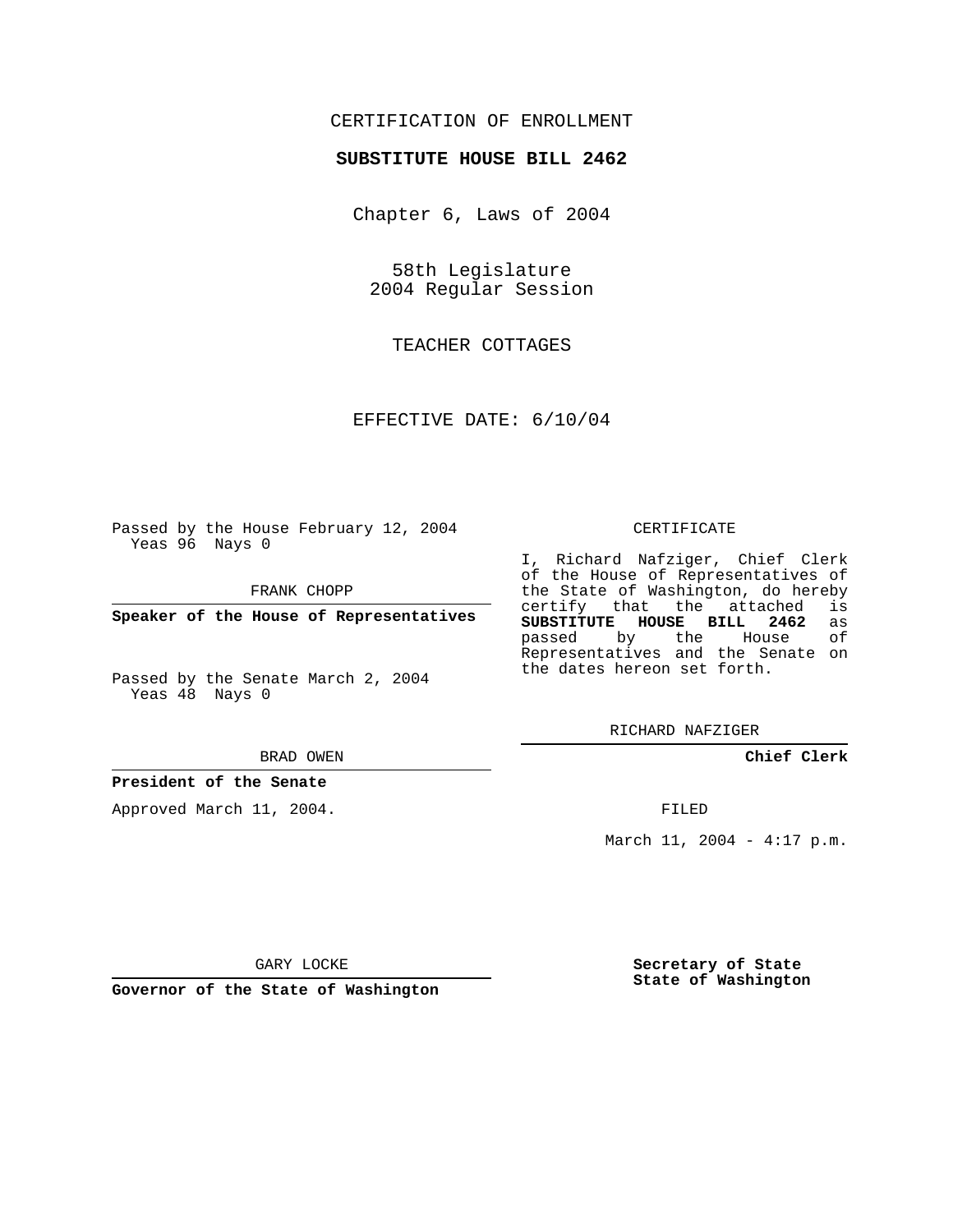# **SUBSTITUTE HOUSE BILL 2462** \_\_\_\_\_\_\_\_\_\_\_\_\_\_\_\_\_\_\_\_\_\_\_\_\_\_\_\_\_\_\_\_\_\_\_\_\_\_\_\_\_\_\_\_\_

\_\_\_\_\_\_\_\_\_\_\_\_\_\_\_\_\_\_\_\_\_\_\_\_\_\_\_\_\_\_\_\_\_\_\_\_\_\_\_\_\_\_\_\_\_

Passed Legislature - 2004 Regular Session

### **State of Washington 58th Legislature 2004 Regular Session**

**By** House Committee on Education (originally sponsored by Representatives Quall, Haigh and Talcott)

READ FIRST TIME 02/02/04.

 1 AN ACT Relating to teacher cottages in nonhigh school districts 2 totally surrounded by water, serving fewer than forty students; and 3 amending RCW 28A.335.240 and 28A.335.130.

4 BE IT ENACTED BY THE LEGISLATURE OF THE STATE OF WASHINGTON:

 5 **Sec. 1.** RCW 28A.335.240 and 1969 ex.s. c 223 s 28A.60.181 are each 6 amended to read as follows:

 7 (1) The board of directors of a second class school district shall 8 build schoolhouses and teachers' cottages when directed by a vote of 9 the district to do so((- The board of directors of a second class 10 school district)) and may purchase real property for any school 11 district purpose.

12 (2) The board of directors of a second class nonhigh school 13 district that is totally surrounded by water and serves fewer than 14 forty students also may authorize the construction of teachers' 15 cottages without a vote of the district using funds from the district's 16 capital projects fund or general fund. Rental and other income from 17 the cottages, including sale of the cottages, may be deposited, in 18 whole or in part, into the school district's general fund, debt service 19 fund, or capital projects fund as determined by the board of directors.